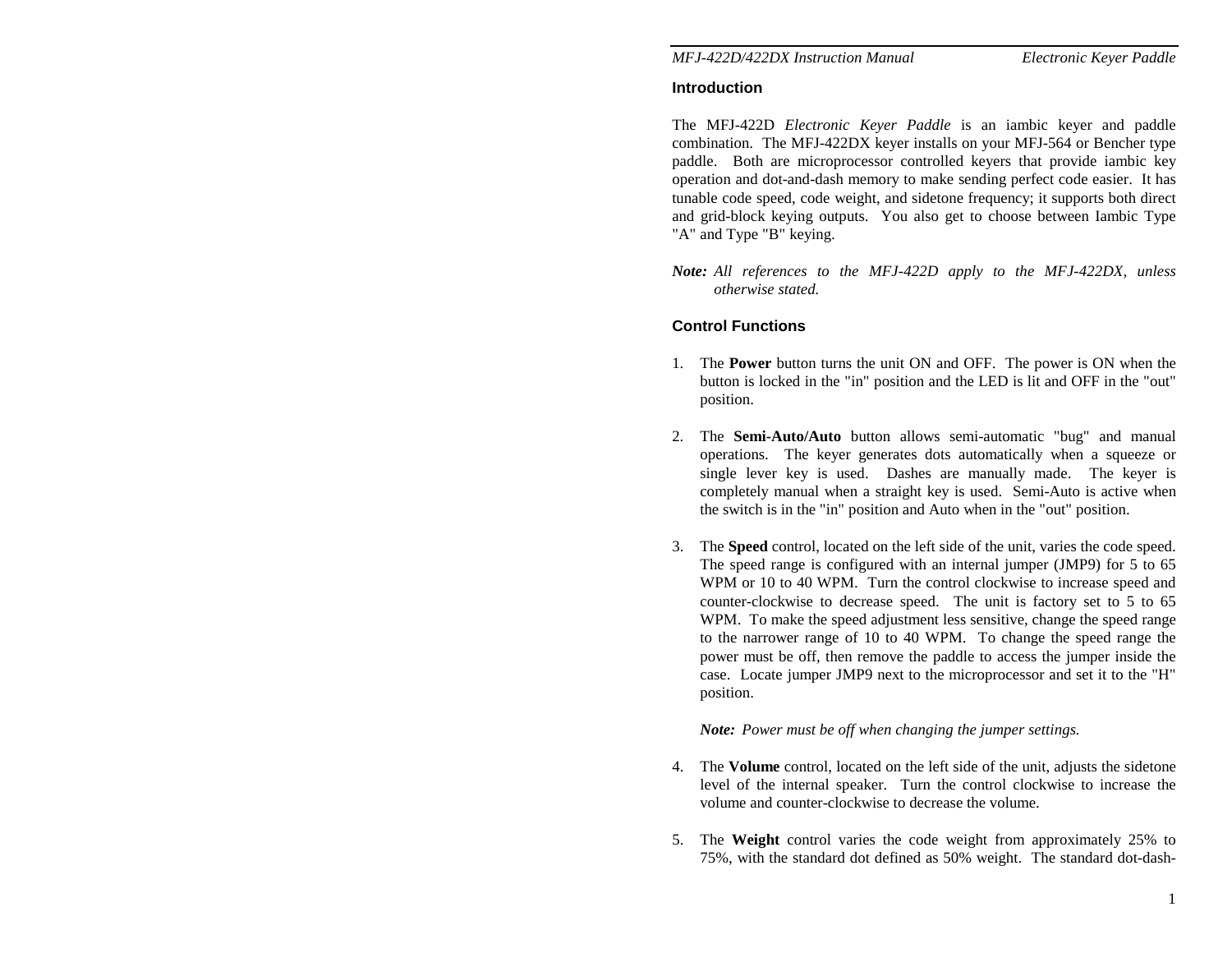space ratio is 1:3:1 (trimpot at mid-range). This control is accessed through a small hole on the rear of the unit and may be adjusted using a small flatheaded screwdriver. This control is turned clockwise to increase dot and dash lengths and counter-clockwise to decrease dot and dash lengths.

- 6. The **Tone** control sets the desired sidetone pitch from approximately 300 to 1200 Hz. This control is also accessed through a small hole on the rear of the unit and may be adjusted using a small flat-headed screwdriver. This control is turned clockwise to raise the pitch and counter-clockwise to lower the pitch.
- 7. The **Key Output** circuit supports both positive and negative keyed radios. The MFJ-422D can only key one type of transmitter at a time. This is an internal jumper selected option. The unit is factory set to direct keying (most solid state radios). To change to grid-block keying (most radios with tube finals) the power must be off, then remove the paddle to access the jumpers inside the case. Locate jumpers JMP1 and JMP2. JMP2 is directly behind the RCA jack (J2). JMP1 is located behind the power jack (J1). Set **both** jumpers JMP1 and JMP2 to the "G" position. To key a solid state transmitter, set both jumpers to the "D" position.

*Note: Power must be off when changing the jumper settings.* 

8. The **Iambic Type A/B** mode is also set inside the unit with a jumper. The unit is factory set for Type "A" Iambic. If you prefer Type "B" Iambic, remove the paddle to access the jumper. Locate jumper JMP3 behind the power jack (J1), between JMP1 and JMP8; set it to the "B" position. For Type "A" Iambic, set the jumper to the "A" position.

*Note: Power must be off when changing the jumper settings.* 

When a squeeze is released during an element (dot or dash), type "B" adds the opposite element. Type "A" just finishes the element in progress and does *not* produce a following alternate element. For example, in Type "A" Iambic, a squeeze release during the "dah" in the letter A will produce "dit dah" (A). In Type "B" Iambic, a squeeze release during the "dah" in the letter A will produce "dit dah dit" (R).

## **Paddle Installation for the MFJ-422DX**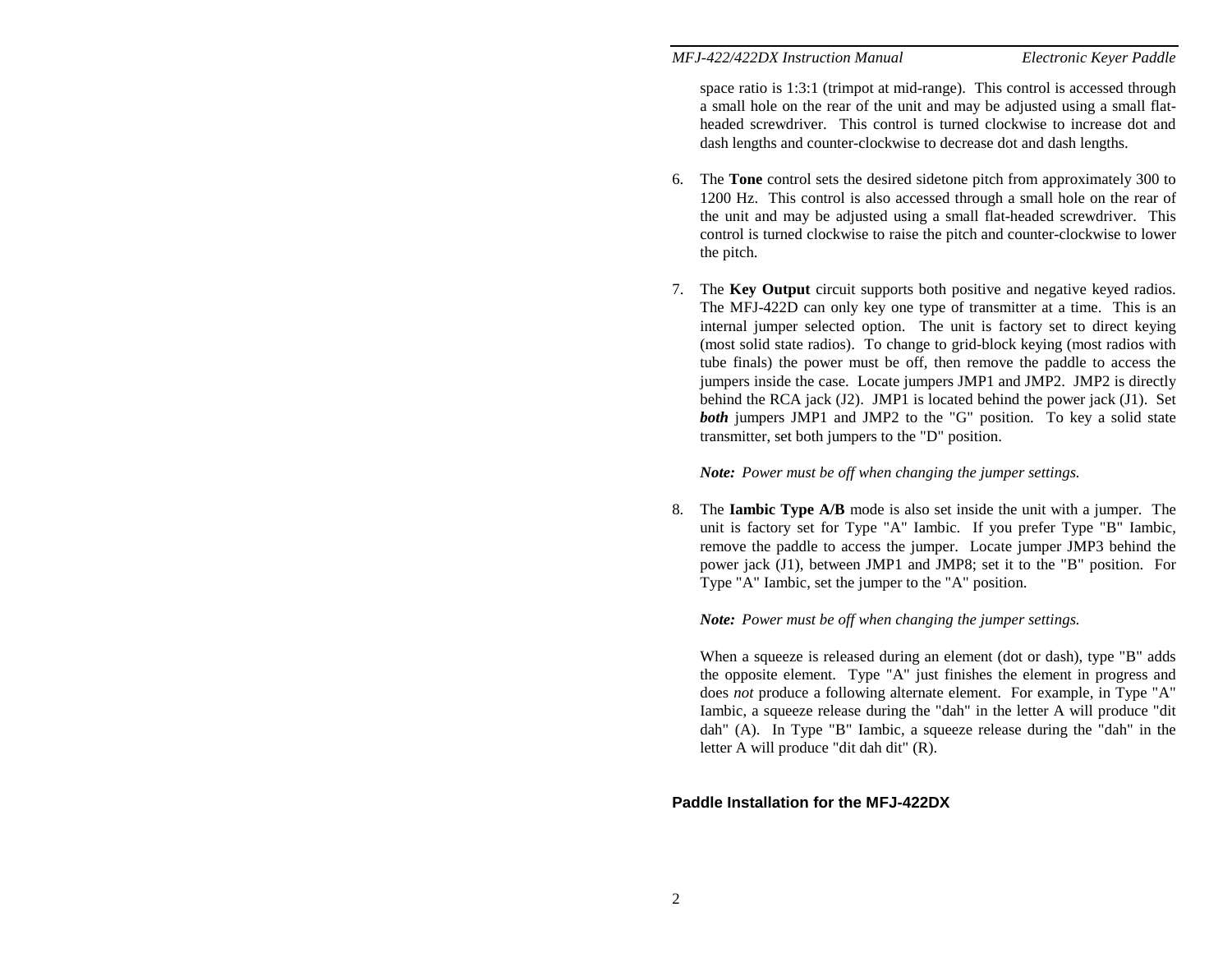If you purchased the MFJ-422DX (keyer without paddle), you must install it onto your paddle. Follow these instructions for installing the MFJ-422DX onto a MFJ-564 or Bencher type paddle:

- 1. Remove any cables from the paddle. Do not apply power to unit while it is disassembled.
- 2. Set up your MFJ-422DX now, using the four internal jumpers, to the type of output keying required, the desired Iambic mode, and the speed range. Refer to items 3, 7 and 8 of the previous section for locations and meanings of these jumpers; also, refer to the "Jumper Settings" section on page 5 for the meanings of these jumpers.
- 3. If you wish to use a nine volt battery, install one now. A nine volt battery fits in the battery clip located inside the case. MFJ suggests the use of a good long-life alkaline battery for longest operation.
- 4. Remove the rubber foot from the bottom rear of the paddle.
- 5. Remove the plastic cable clamp from the bottom center of the paddle.
- 6. Slide the MFJ-422DX on to the back of the paddle. Thread the cable through the slot on the bottom of the MFJ-422DX. Secure the case with the rubber foot and new screws. The MFJ-564 Iambic Paddle has four additional holes to better secure the case of the paddle.
- 7. Connect the BARE wire of the cable to the middle terminal on the bottom of the paddle for GROUND.
- 8. If you normally operate the paddle *right-handed*, then connect the DOT (white or clear colored) wire to the *left* paddle terminal and the DASH (black) wire to the *right* terminal. Connect the wires the opposite way if you operate the paddle *left-handed*.
- 9. Place the cable in the plastic cable clamp and secure it with a screw. Fold any excess cable up into the unit.

## **Connections**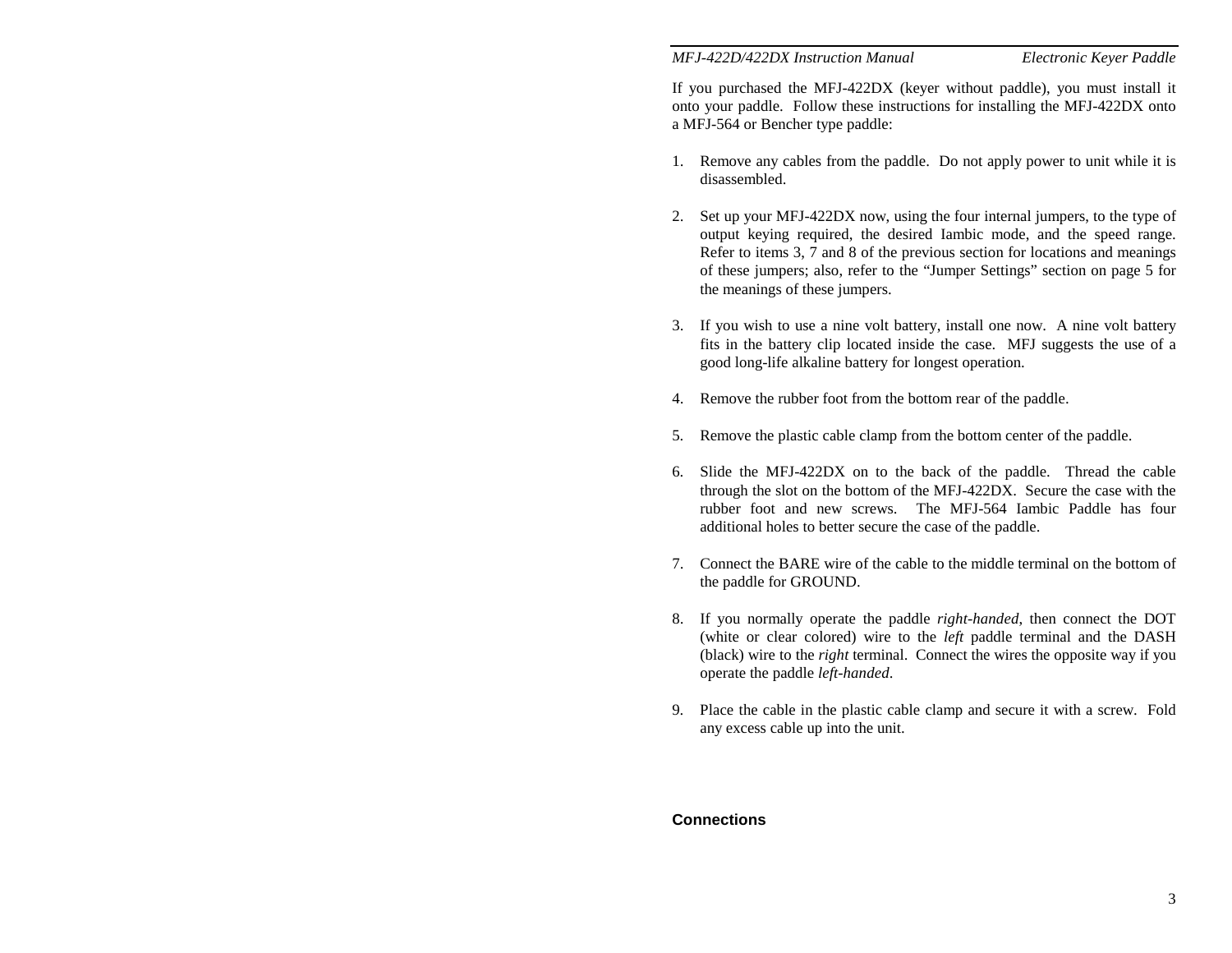- 1. A nine volt battery (not included) may be installed. Remove the case by removing the screws on the bottom that secure it to the paddle. A battery clip, located inside the case, is provided for installing a nine volt battery.
- 2. A 12 Vdc power supply may also be used to power the MFJ-422D. A 2.1mm coaxial plug with a positive center and a negative sleeve should be used to power this unit. The MFJ-1312B, an optional power adapter, is available from MFJ Enterprises, Inc. The battery is automatically disconnected when external power is used.
- 3. The keying circuit allows keying of grid-block and solid state transmitters. Keying output connection is made with a quality standard shielded RCA cable between your radio key input and the MFJ-422D's **Key Output** jack.
	- *Note: Consult the transmitter's instruction manual to determine which output to use. When in doubt, try both jumper positions. The transmitter will key continuously or not at all when the jumpers are connected to the wrong positions.*

# **Keyer Operation**

- 1. A nine volt battery or an optional power adapter may be used to supply power to the keyer.
- 2. The keyer should be turned on by pressing the **Power** button and the LED is lit.
- 3. The **Semi-Auto/Auto** button should be in the "out" position for automatic operation.
- 4. The user should now start sending with the paddle and adjust volume, tone, weight, and speed to his or her preference.
- 5. The dot and dash memories make sending easier. The memories allow the user to key a dot before the completion of a dash and vice versa. This feature can be checked by setting the keyer to the lowest speed and tapping first the dash lever and then the dot lever before the completion of the dash. The keyer will provide both the dash and the dot. The dash memory can be checked in a similar manner. The dot insertion feature allows the user to insert a dot by tapping the dot lever while holding the dash lever in. The dash insertion feature allows the user to insert a dash while holding the dot lever in. The Iambic operation feature allows sending of alternate dots and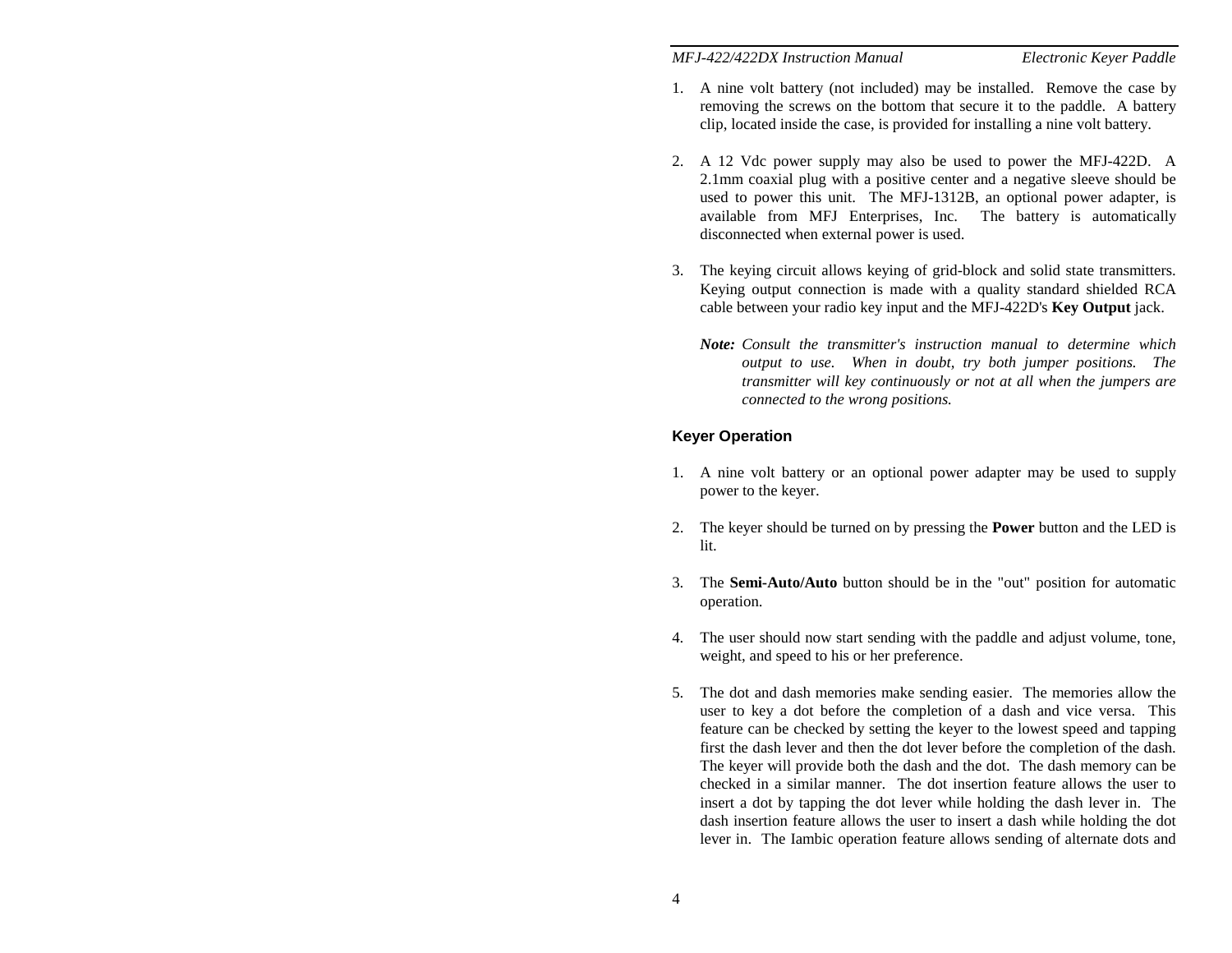dashes when both paddles are squeezed. The first paddle contacted will determine whether a dot or dash occurs first.

6. The user may select either **Iambic A** or **B** according to his or her preference.

# **Jumper Settings**

| JMP1 | JMP2 |              |      | <b>Keying Mode</b> |  |  |  |
|------|------|--------------|------|--------------------|--|--|--|
| D    | D    |              |      | $\star$<br>Direct  |  |  |  |
| D    | G    |              |      | Invalid            |  |  |  |
| G    | D    |              |      | Invalid            |  |  |  |
| G    | G    |              |      | <b>Grid Block</b>  |  |  |  |
|      |      | JMP3         |      | <b>lambic Mode</b> |  |  |  |
|      |      | A            |      | $\star$<br>Α       |  |  |  |
|      |      | в            |      | R                  |  |  |  |
|      |      |              | JMP9 | <b>Speed Range</b> |  |  |  |
|      |      | 5 - 65 WPM * |      |                    |  |  |  |
|      |      |              |      | 10 - 40 WPM        |  |  |  |

\* Factory defaults.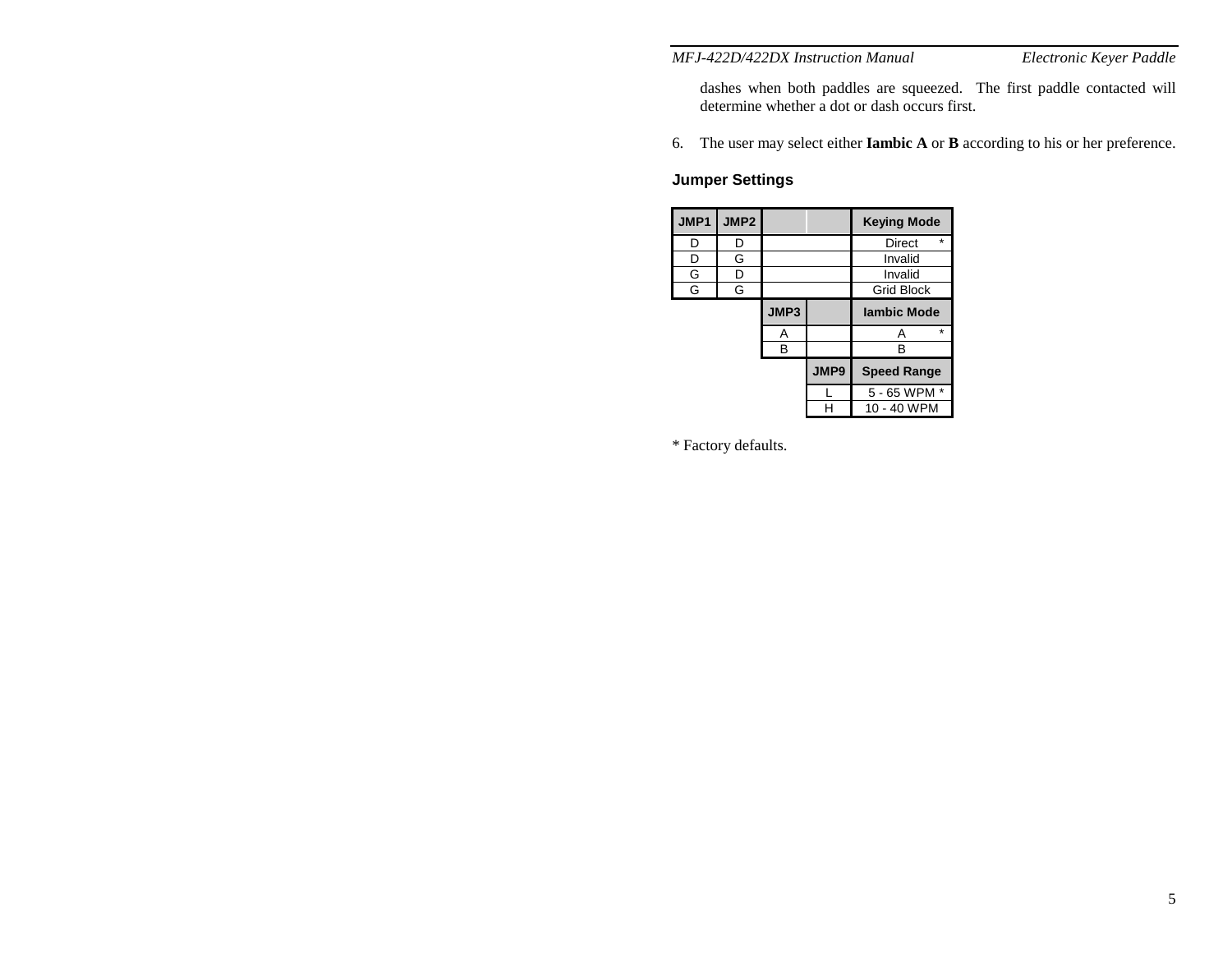# **Morse Code Character Set1**

| А                                            | di-dah                              |                          |                          | N                      | dah-dit                          |                                          | $ \bullet$               |                                          |
|----------------------------------------------|-------------------------------------|--------------------------|--------------------------|------------------------|----------------------------------|------------------------------------------|--------------------------|------------------------------------------|
| B                                            | dah-di-di-dit                       |                          |                          | $\Omega$               | dah-dah-dah                      |                                          |                          |                                          |
| C                                            | dah-di-dah-dit                      | $\bullet - \bullet$      |                          | P                      | di-dah-dah-dit                   |                                          | $\bullet$ $ \bullet$     |                                          |
| D                                            | dah-di-dit                          | $\bullet$                |                          | Q                      | dah-dah-di-dah                   |                                          |                          | $- \bullet$ $-$                          |
| E                                            | dit                                 |                          |                          | R                      | di-dah-dit                       |                                          | $\bullet - \bullet$      |                                          |
| F                                            | di-di-dah-dit                       | $\bullet\bullet-\bullet$ |                          | S                      | di-di-dit                        |                                          | $\bullet\bullet\bullet$  |                                          |
| G                                            | dah-dah-dit                         | $- - \bullet$            |                          | T                      | dah                              |                                          |                          |                                          |
| Н                                            | di-di-di-dit                        | $\bullet\bullet\bullet$  |                          | U                      | di-di-dah                        |                                          | $\bullet$ $\bullet$ $-$  |                                          |
| I                                            | di-dit                              |                          |                          | V                      | di-di-di-dah                     |                                          | $\bullet\bullet\bullet-$ |                                          |
| J                                            | di-dah-dah-dah                      | $---$                    |                          | W                      | di-dah-dah                       |                                          |                          |                                          |
| K                                            | dah-di-dah                          | $\bullet -$              |                          | X                      | dah-di-di-dah                    |                                          |                          | $\bullet$ $\bullet$ $-$                  |
| L                                            | di-dah-di-dit                       | $ \bullet$ $\bullet$     |                          | Y                      | dah-di-dah-dah                   |                                          |                          | $\bullet$ $-$                            |
| М                                            | dah-dah                             | $-1$                     |                          | Z                      | dah-dah-di-dit                   |                                          | $--\bullet\bullet$       |                                          |
|                                              |                                     |                          |                          |                        |                                  |                                          |                          |                                          |
| 1                                            | di-dah-dah-dah-dah                  |                          |                          | 6                      | dah-di-di-di-dit                 |                                          |                          |                                          |
| $\overline{2}$                               | di-di-dah-dah-dah                   | $\bullet$ $--$           |                          | 7                      | dah-dah-di-di-dit                |                                          |                          | $   -$                                   |
| 3                                            | di-di-di-dah-dah                    | $\bullet$ $\bullet$ $ -$ |                          | 8                      | dah-dah-dah-di-dit               |                                          |                          | $--- \bullet \bullet$                    |
| 4                                            | di-di-di-di-dah                     |                          |                          | 9                      | dah-dah-dah-dah-dit              |                                          |                          | $--- -$                                  |
| 5                                            | di-di-di-di-dit                     |                          |                          | $\theta$               | dah-dah-dah-dah-dah              |                                          |                          | -----                                    |
|                                              |                                     |                          |                          |                        |                                  |                                          |                          |                                          |
|                                              |                                     |                          |                          |                        |                                  |                                          |                          |                                          |
| Period                                       |                                     |                          | IJ                       | di-dah-di-dah-di-dah   |                                  | $\bullet - \bullet - \bullet -$          |                          | $\overline{AAA}$                         |
| Comma                                        |                                     |                          | $[ , ]$                  | dah-dah-di-di-dah-dah  |                                  | $--\bullet\bullet--$                     |                          | $\overline{\text{MIM}}$                  |
| Question Mark or Request for Repetition      |                                     |                          | [?]                      | di-di-dah-dah-di-dit   |                                  | $\bullet$ $\bullet$ $ \bullet$ $\bullet$ |                          | $\overline{\text{IMI}}$                  |
| Fraction Bar or Slash Bar                    |                                     |                          | $\sqrt{ }$               | dah-di-di-dah-dit      |                                  | $ \bullet$ $\bullet$ $ \bullet$          |                          | $\overline{DN}$                          |
|                                              | End of Message, Plus Sign, or Cross |                          | $[+]$                    | di-dah-di-dah-dit      |                                  | $ \bullet$ $ \bullet$                    |                          | $\overline{AR}$                          |
| End of Work                                  |                                     |                          |                          | di-di-di-dah-di-dah    |                                  | $\bullet\bullet\bullet-\bullet-$         |                          | $\overline{\text{S}}\overline{\text{K}}$ |
| Double Dash, Equal Sign, Pause, or Break [=] |                                     |                          |                          | dah-di-di-di-dah       |                                  | $- \bullet \bullet \bullet -$            |                          | $\overline{B}$ $\overline{T}$            |
| Semicolon                                    |                                     |                          | $[$                      | dah-di-dah-di-dah-dit  |                                  | $- \bullet - \bullet - \bullet$          |                          | $\overline{\text{KR}}$                   |
| Colon                                        |                                     |                          | $[$                      | dah-dah-dah-di-di-dit  |                                  | ---•••                                   |                          | $\overline{OS}$                          |
| Apostrophe                                   |                                     |                          | $\lbrack \rbrack$        | di-dah-dah-dah-dah-dit |                                  | $\bullet$ $- -\bullet$                   |                          | $\overline{W}\overline{G}$               |
| <b>Quotation Mark</b>                        |                                     |                          | $[$                      | di-dah-di-di-dah-dit   |                                  | $\bullet-\bullet\bullet-\bullet$         |                          | $\overline{AF}$                          |
| Hyphen or Dash                               |                                     | $[ - ]$                  | dah-di-di-di-di-dah      |                        | $\bullet\bullet\bullet\bullet-$  |                                          | $\overline{\rm DU}$      |                                          |
| Underline                                    |                                     |                          | $\Box$                   | di-di-dah-dah-di-dah   |                                  | $\bullet$ $\bullet$ $ \bullet$ $-$       |                          | ĪQ                                       |
| Dollar Sign                                  |                                     |                          | [\$]                     | di-di-di-dah-di-di-dah |                                  | $\bullet\bullet\bullet-\bullet\bullet-$  |                          | $\overline{\text{S}}\overline{\text{X}}$ |
|                                              | Left Parenthesis or Go Only         |                          | $\overline{a}$           | dah-di-dah-dah-dit     |                                  | $ \bullet$ $ \bullet$                    |                          | $\overline{\text{KN}}$                   |
|                                              | <b>Right Parenthesis</b>            |                          | DI                       | dah-di-dah-dah-di-dah  |                                  | $- \bullet - - \bullet -$                |                          | $\overline{\text{KK}}$                   |
|                                              | Wait or Stand By                    |                          |                          | di-dah-di-di-dit       |                                  | $\bullet-\bullet\bullet\bullet$          |                          | AS                                       |
| Understood                                   |                                     |                          | di-di-di-dah-dit         |                        | $\cdots$                         |                                          | $\overline{\text{SN}}$   |                                          |
| <b>Starting Signal</b>                       |                                     |                          | dah-di-dah-di-dah        |                        |                                  |                                          | $\overline{KA}$          |                                          |
| Error                                        |                                     |                          | di-di-di-di-di-di-di-dit |                        | $\bullet\bullet\bullet\bullet$   |                                          | HH                       |                                          |
| Paragraph                                    |                                     | $[\P]$                   | di-dah-di-dah-di-dit     |                        | $\bullet-\bullet-\bullet\bullet$ |                                          | $\overline{AL}$          |                                          |
| Invitation to Transmit or Go Ahead           |                                     | [K]                      | dah-di-dah               |                        | – • –                            |                                          | K                        |                                          |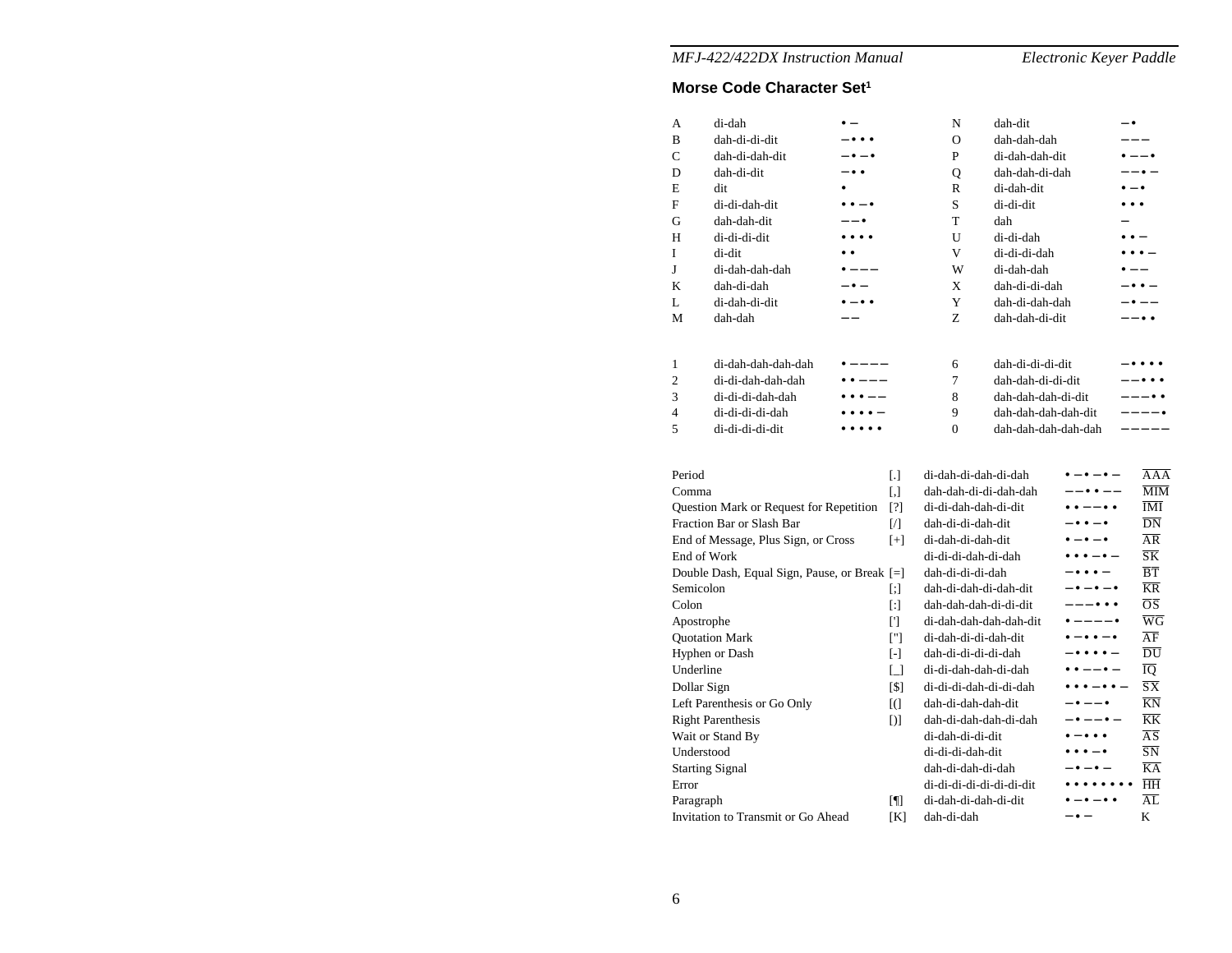**1.** FCC test requirement consists the 26 letters, the 10 numerals, the period, the comma, the question mark,  $\overline{AR}$ ,  $\overline{SK}$ ,  $\overline{BT}$  and fraction bar DN.

## **Signals Used In Other Radio Services**

| Interrogatory            | di-di-dah-di-dah               | $\bullet \bullet - \bullet -$                   | <b>INT</b>                               |
|--------------------------|--------------------------------|-------------------------------------------------|------------------------------------------|
| <b>Emergency Silence</b> | di-di-di-di-dah-dah            | $\bullet\bullet\bullet\bullet--$                | $\overline{HM}$                          |
| <b>Executive Follows</b> | di-di-dah-di-di-dah            | $\bullet \bullet - \bullet \bullet -$           | $\overline{IX}$                          |
| Break-in Signal          | dah-dah-dah-dah-dah            | $- - - - -$                                     | <b>TTTTT</b>                             |
| <b>Emergency Signal</b>  | di-di-di-dah-dah-dah-di-di-dit | $\bullet\bullet\bullet---\bullet\bullet\bullet$ | $\overline{s} \overline{o} \overline{s}$ |
| <b>Relay of Distress</b> | dah-di-di-dah-di-di-dah-di-dit | $-00 - 00 - 00$                                 | <b>DDD</b>                               |

#### **Technical Assistance**

If you have any problem with this unit first check the appropriate section of this manual. If the manual does not reference your problem or your problem is not solved by reading the manual you may call *MFJ Technical Service* at **662-323- 0549** or the *MFJ Factory* at **662-323-5869**. You will be best helped if you have your unit, manual and all information on your station handy so you can answer any questions the technicians may ask.

You can also send questions by mail to MFJ Enterprises, Inc., 300 Industrial Park Road, Starkville, MS 39759; by Facsimile to 662-323-6551; or by email to techinfo@mfjenterprises.com. Send a complete description of your problem, an explanation of exactly how you are using your unit, and a complete description of your station.

#### **Notes**